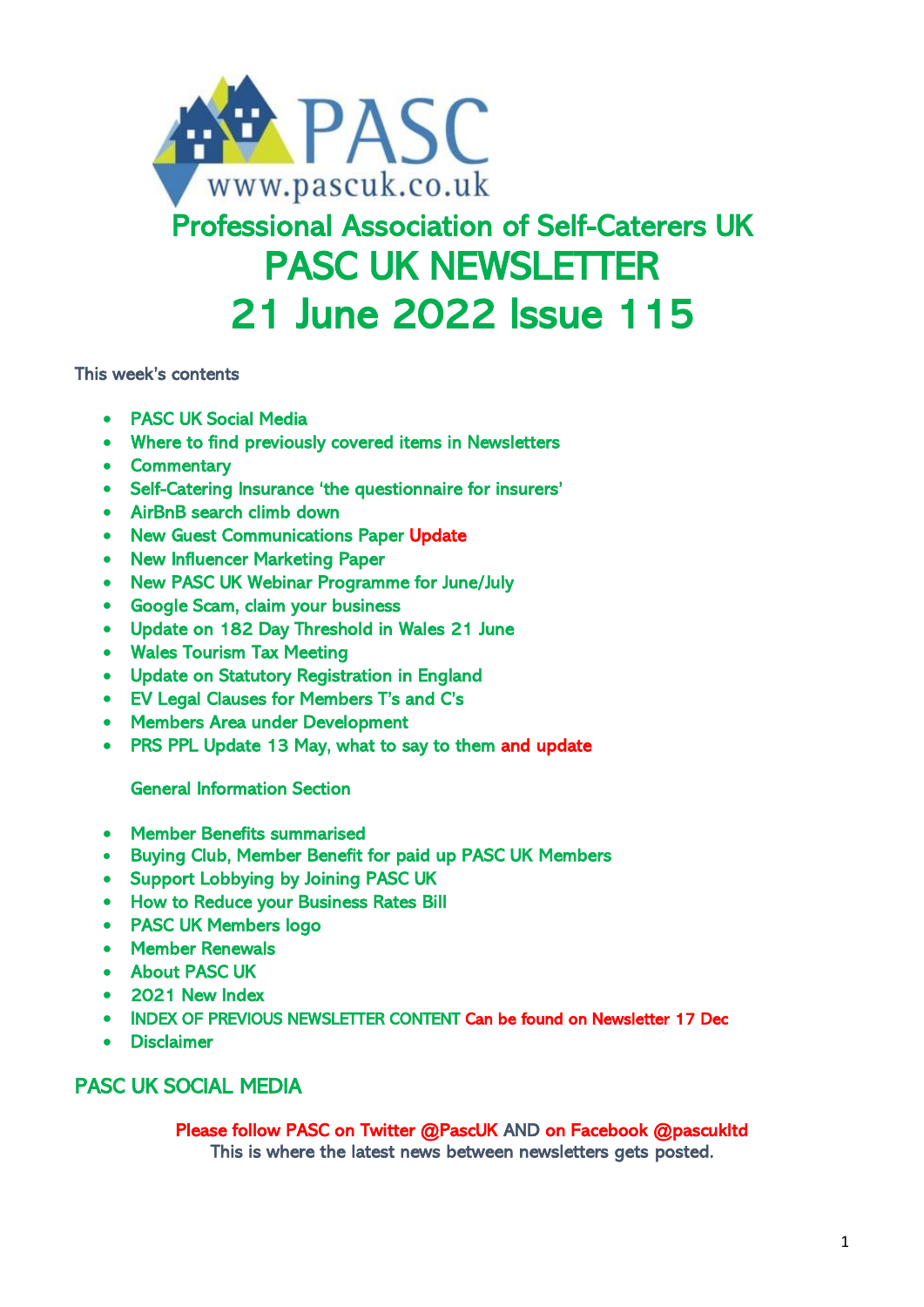# WHERE TO FIND ITEMS COVERED IN PREVIOUS NEWSLETTERS

The 2022 news items are now indexed at the bottom of the 17 December newsletter and can be downloaded from [www.pascuk.co.uk](http://www.pascuk.co.uk/)

### **COMMENTARY**

Once again, we have non-stop headlines about travel chaos, baggage chaos, flight cancellations every day and now a summer of rail strikes. Petrol and diesel prices continue to rise, with £2 a litre just around the corner.<https://bit.ly/3bgiMl8> There is little sign of an easing on this, and it looks likely take its toll on bookings across all hospitality sectors.

Having said that we are about to record the best ever occupancy in our sector for April to June, following on from a best ever occupancy in January to March. The problem for many is the massive increase in the number of local competitors since 2019. There is real oversupply in many areas, and this will take a year or two to settle, as new entrants find that last year was a freak year, and that pickings this year are very thin for them. For example, AirDNA reports that there were 1166 Cornish listings on Airbnb in 2016, and that there are now 16000.

Many will move back to long term lets and many will withdraw from the market entirely. Once any kind of Statutory Registration comes in this too will reduce the numbers, as we all know that that proper compliance does not come cheaply. Good businesses with good marketing and priced well should still be showing good occupancy.

We are holding a webinar on the  $7<sup>th of</sup>$  July on 'Capturing more Bookings' which is open to all readers to try and help fill those last summer gaps. More details below.

Lots of news about how energy prices will likely rise this winter again, so for those Members that have not fixed their energy bills, now may well be the time to do so. We are running a 'PASC UK Buying Club Webinar' on the 5<sup>th of</sup> July, where we will cover energy for businesses with business accounts.

If you are a PASC UK Member don't forget to sign up for the Guest Comms Webinar on the Tuesday 28<sup>th</sup> June, again details below.

We have had an update on where Statutory Registration is as the Call for Evidence has been promised by DCMS since January below, more on that below.

The new EV 'Terms' paper, released last week, providing Members with legal terms to put in their T's and C's regarding EV Charging onsite has proved popular. A reminder has been left in below as to how members can get a copy.

Below you will also find an update on where we are on self-catering insurance. Please have a look at the questions that we will be asking insurers on your behalf as these are being out this Thursday. We have already been informed by several insurers that the requirements for us to supply them with greater information, particularly risk assessments, is growing. Over the coming months PASC UK will be working to try to provide as many risk assessment templates and webinars on filling them in as possible to Members.

So, keep the feedback and information coming in on this. Thanks.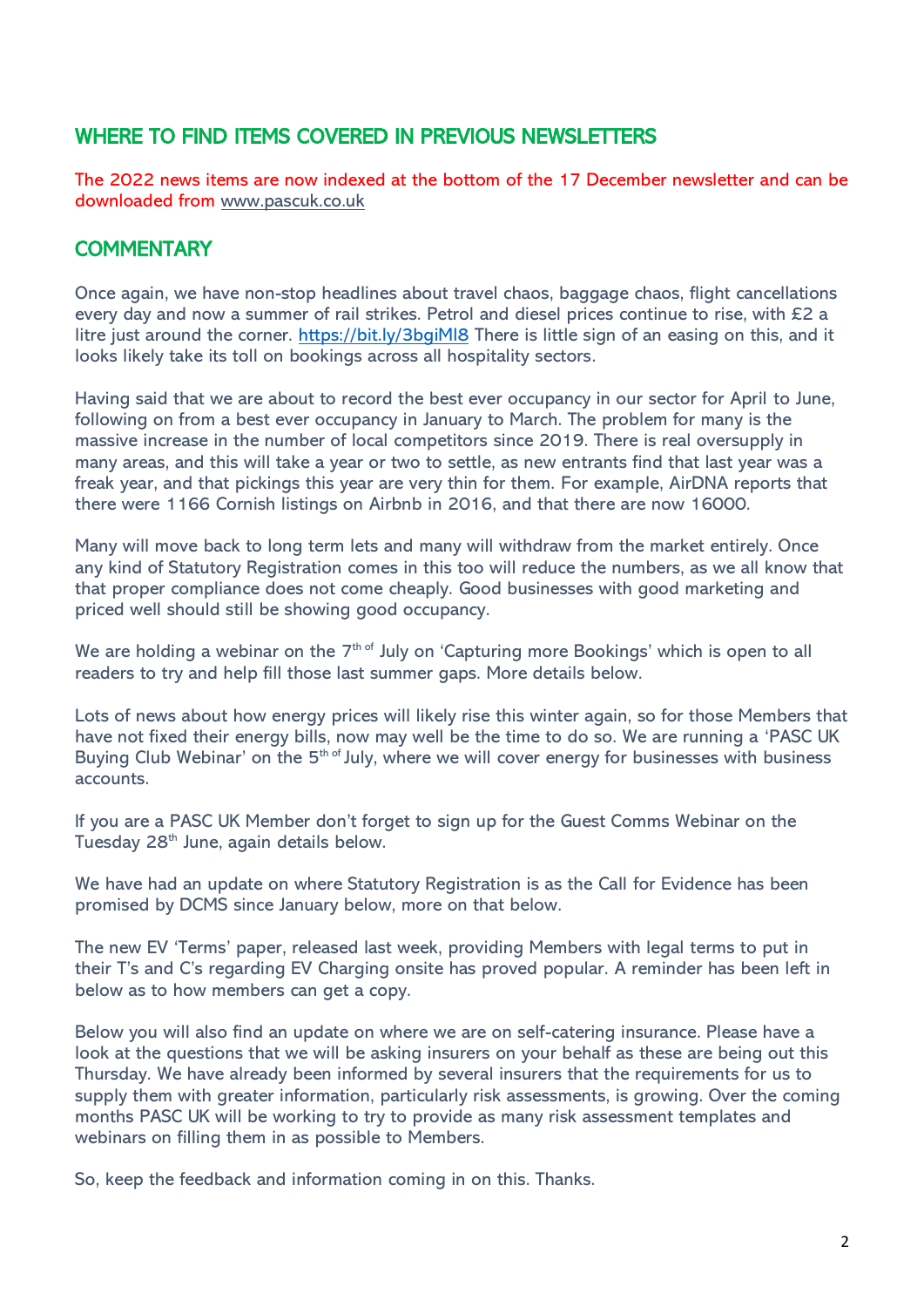# SELF-CATERING INSURANCE, THE QUESTIONAIRE FOR INSURERS

We have now completed assembling all the feedback that you have provided us and have created a summary questions sheet for the insurers. This is detailed below.

This questionnaire will be sent to approximately 30 insurers that we have either known about or have been brought to our attention by Members. We have also met with a company that wants to enter this space and is looking to offer a new 'bespoke' holiday let insurance package.

This will take a while longer to gather in all the responses and put into a manageable and readable report. What is clear from all the discussions that we have had with insurers is that they are going to be asking for much more information from us going forwards. This will include a myriad of risk assessments.

Over the coming months PASC UK will be pulling together a series of guidance notes on various risk assessments and will be conducting webinars on how to complete them.

What follows below are the questions that we will be asking on your behalf, please let us know urgently if you have a feature that has been missed. The questionnaire will be going to insurers on Thursday this week.

#### Questions for Insurers

#### **General**

- Do you insure single property short term lets?
- Do you insure Multiple property short term lets? Properties on more than one site
- Do you insure holiday let complexes?
- Does your policy have a wording bespoke to self-catering accommodation?
- If the holiday let(s) attaches or is on the same site as the owner's home can all the buildings be covered under one overall sum insured?

#### Public Liability

What levels of public liability are you able to purchase on our behalf?

- $\cdot$  £1m £2.m
- $\cdot$  £2.m £5m
- $\cdot$  £5m £10m

### Employers' liability

- What cover is offered here for all variances of staff in holiday letting, from full time employees, to contract staff through agencies, to casual labour?
- Do you provide cover up to a minimum limit of  $£10$  million?
- Who does it cover? e.g., domestic cleaning staff, gardeners/handymen

#### Business Interruption

- Is cover on a Gross Revenue/ Gross Profit/ Loss of Rental Income basis
- What periods of indemnity do you offer 12/24/36 months?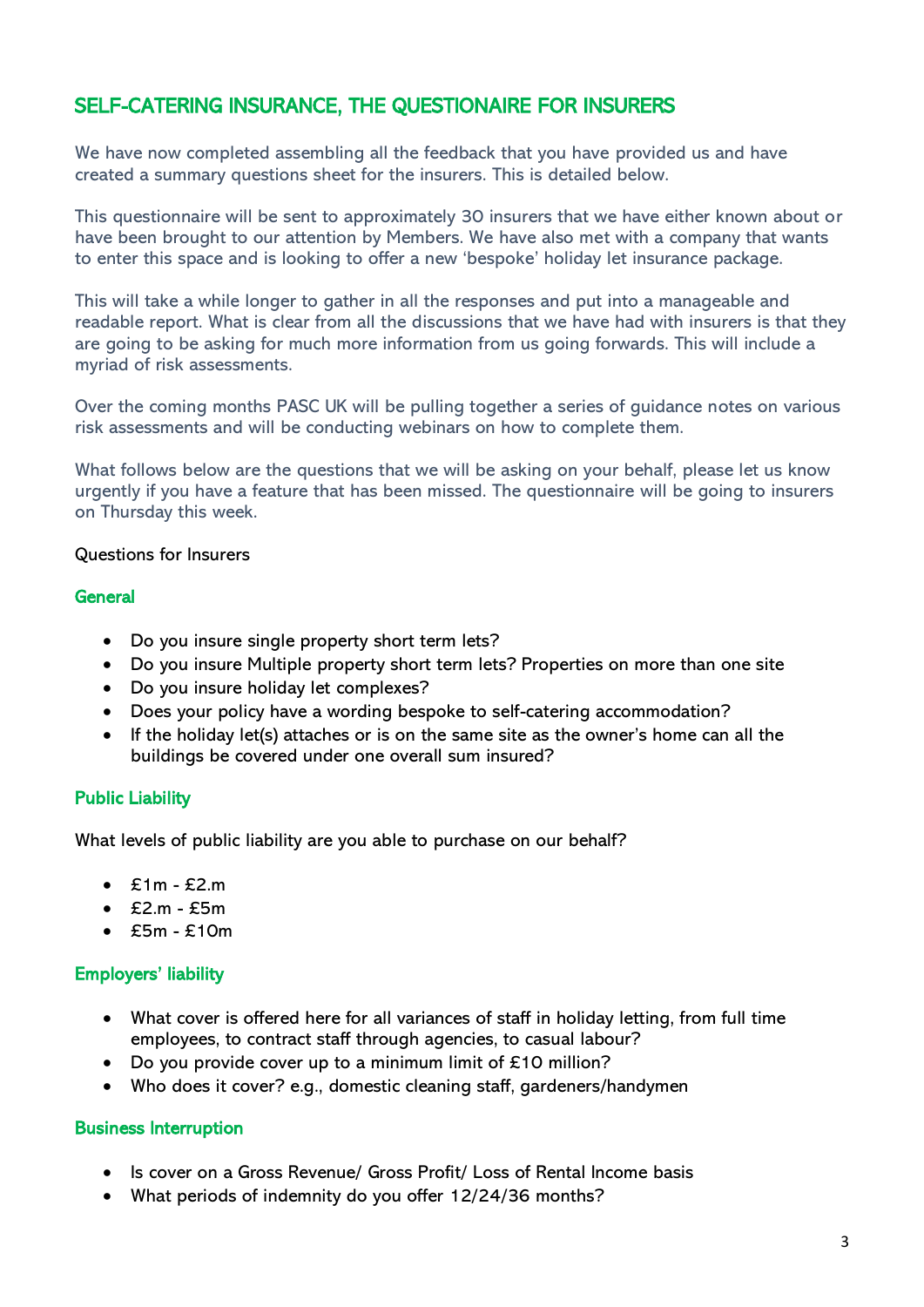### Additional Cover

Do you offer any of the following cover?

- Machinery breakdown of key equipment e.g., sanitation/pumping plant?
- Public Liability Legionellosis?
- Legal Expenses
- Terrorism
- Private home insurance Standard/High Net Worth?

#### Additional Facilities

Are there any limitations or special clauses for the following additional facilities that may be insisted upon?

- Indoor swimming pools
- Outdoor swimming pools
- Conventionally heated hot tubs
- Wood fired hot tubs
- Games rooms
- Play areas (including swings, slides trampolines, zip wires)
- Animal petting
- Wood burners and open fires
- Electric Car charging points
- BBQ's and Pizza Ovens
- Use of ride on mowers and buggies

We would expect professional owners to have risk assessments to cover the above

#### Natural features

Are there any limitations or special clauses if any of the following are present?

- Ponds, lakes, rivers, streams, tidal waters
- Farm settings

#### Property features

Are there any limitations or special clauses if any of the following describe a property, or has one of these elements within the requested cover?

- Listed Buildings
- Thatched properties
- Mill properties
- Lodges
- Shepherds Huts/Cabins
- Yurts
- Static homes, caravans
- Annexes to residential property
- Residential property split for purposes of letting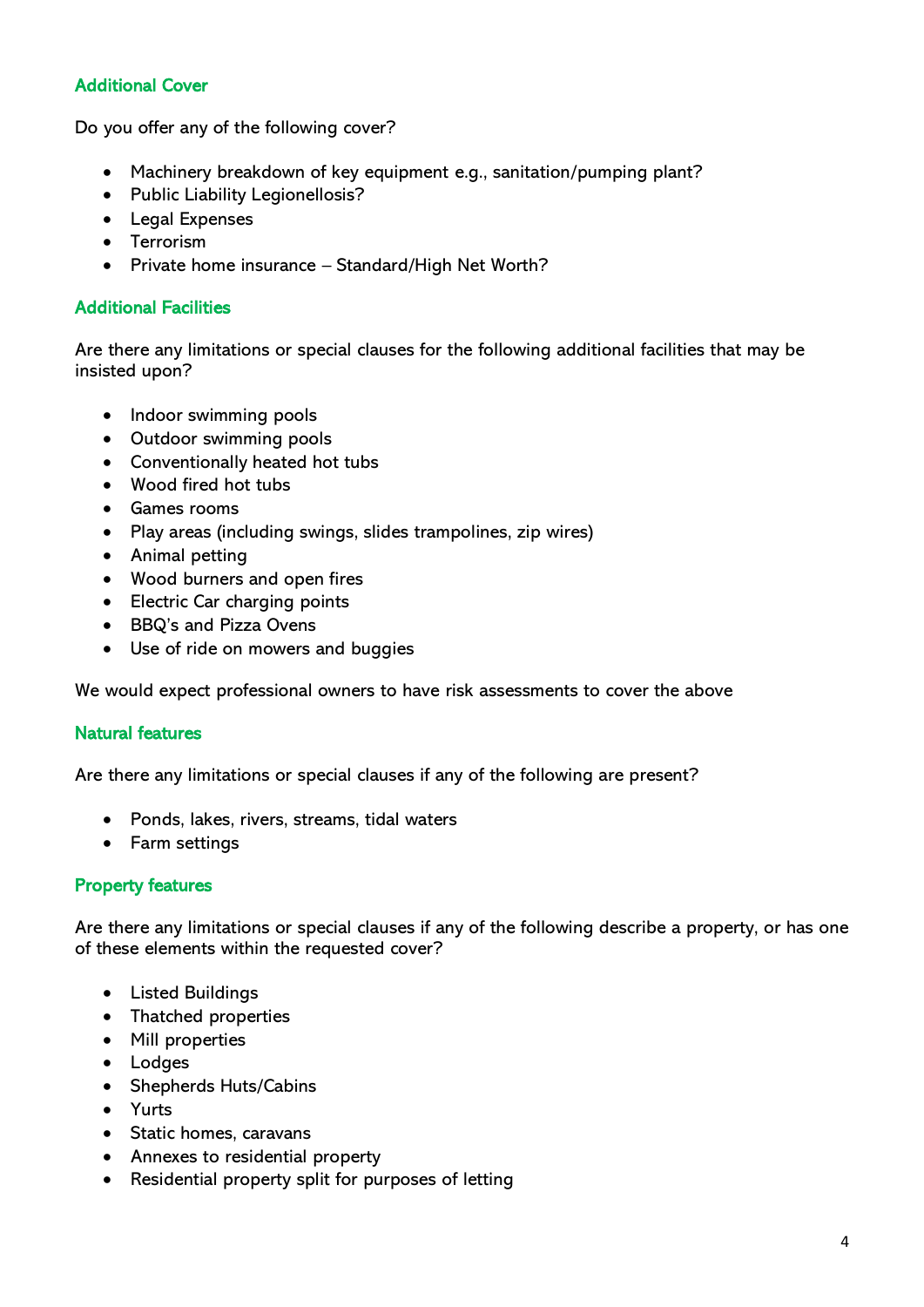#### Any other exceptions

Are there any other limitations or exceptions that your policy would require in order to provide cover?

For example..

- Welcome Packs
- Provision of food and drink beyond standard type welcome packs.
- No solo swimming
- No solo use of hot tubs
- No weddings
- No overcapacity (In this context it means booked guests having a proportionate number of guests over for dining purposes, not staying overnight)
- Rules on provision of third-party services, caterers, bouncy castles, magicians, musicians, etc) We would expect that owners check that these suppliers have relevant insurance and certification.
- Candles, T-Lights

Any further questions that you think we should ask the insurers, please send to [chair@pascuk.co.uk](mailto:chair@pascuk.co.uk) 

# AIRBNB SEARCH CLIMB DOWN

We had a considerable amount of comment from owners about the new Airbnb search and the impact it was having on bookings, and a recently published a note with the help of a Member with ways to mitigate these changes, which received good feedback.

One additional thing that the note asked was for affected owners to contact Airbnb and let them know how it was not working, and the problems it was causing.

This appears to have worked as Airbnb have announced, 'your Listing Titles are Coming Back' which will go some way to restoring the situation.

For those of you that advertise on this platform the full details of the changes and how to work with them are provided here: https://bit.ly/3zPFKcS

It covers listing titles which will start appearing on the 30 June. No news on categories yet but promised for the coming months.

# NEW GUEST COMMUNICATIONS PAPER UPDATE

This new paper will be released this week. This one will cover suggested guest communications from the point of booking to departure and request for reviews.

We are in the final stages of tidying up this document, which will give Members the opportunity to 'cut and paste' the parts that are relevant to their business. Most booking software packages, e.g., SuperControl have the facility for you to be able to create standard letters to send to guests at preordained times and in a preordained order. This paper will help you with that content.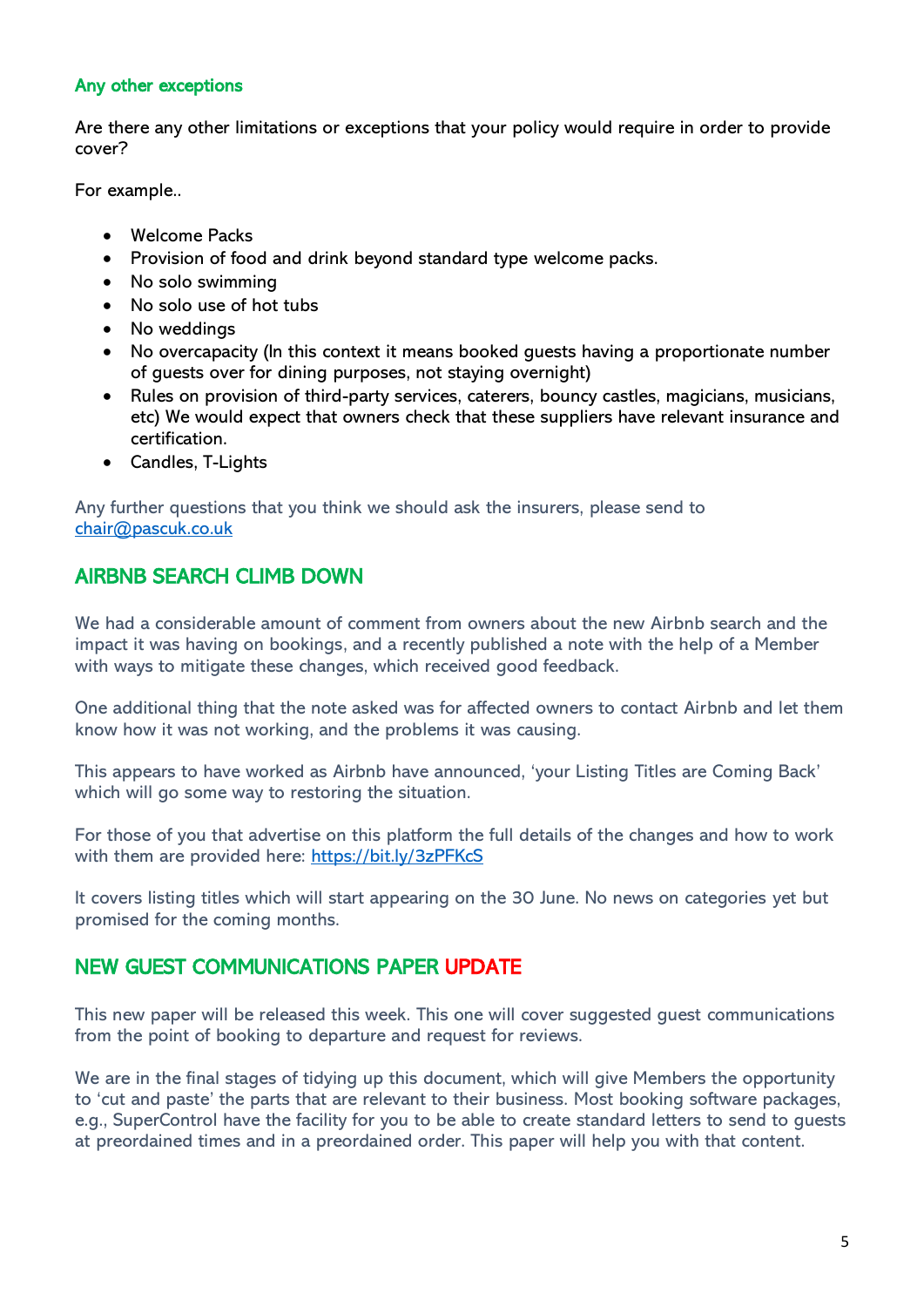Regular contact pre-guest arrival, with good, relevant information is proven way to both enhance the guest's enjoyment of their stay, but also helps build a relationship with the guest prior to arrival.

Whilst making the obvious suggestions such as 'these restaurants book up early, early booking advised' we will also include trying to bring to the attention of the guests the following thorny issues, in such a way as to engage not offend. These will include:

- Asking for consideration regarding recycling
- Asking for consideration on energy use
- EV charging rules at your premises and what is expected of guests if you don't offer it
- Asking for consideration with regards to noise

This is a Members only paper. To receive a copy, please send an email to Justin at [admin@pascuk.co.uk](mailto:admin@pascuk.co.uk) putting Guests Comms in the subject line and your Business name that we have on your Membership in the email please. The paper will also form a key part in the Guest Communications Webinar announced below.

# NEW INFLUENCER MARKETING PAPER

### This will now be available from Tuesday 28<sup>th</sup> June.

Over the last few months, we have been contacted by an increasing number of Members asking about what to do when approached by 'influencers'. In short these are people who may have reasonable followings on various social media, who say that they can promote your property, generally in exchange for a free stay, but also for money.

As with all these things there are dos and don'ts and PASC UK have commissioned a paper from Stephens and Scown as to how to make sure that you do not fall foul of breaking any of the rules around this kind of marketing. The paper will be made available to Members next week, it is just having its final amends and will be featured in the Members Webinar on the  $28<sup>th of</sup>$  June below.

# NEW PASC UK WEBINAR PROGRAMME FOR JUNE/JULY

#### 1/ GUEST COMMUNICATIONS WEBINAR

### Date: Tuesday 28<sup>th</sup> June at 1100-1215

This webinar will cover several aspects of guest communications.

1/ The new guest comms paper (see above) will be explained, how to use it, how to modify it, how to integrate into your booking systems. The overall purpose on giving your guest a better experience and increasing repeat bookings. (Free paper for Members)

2/ Why you need to make sure that you are using the PASC UK Cookie and Privacy Policies (free to members) and the risks if you don't.

3/ Why you need to utilise the new EV Charging Terms in your T's and C's (free to Members)

4/ What to watch out for when contacted by social media influencers (see above). (Free paper for Members)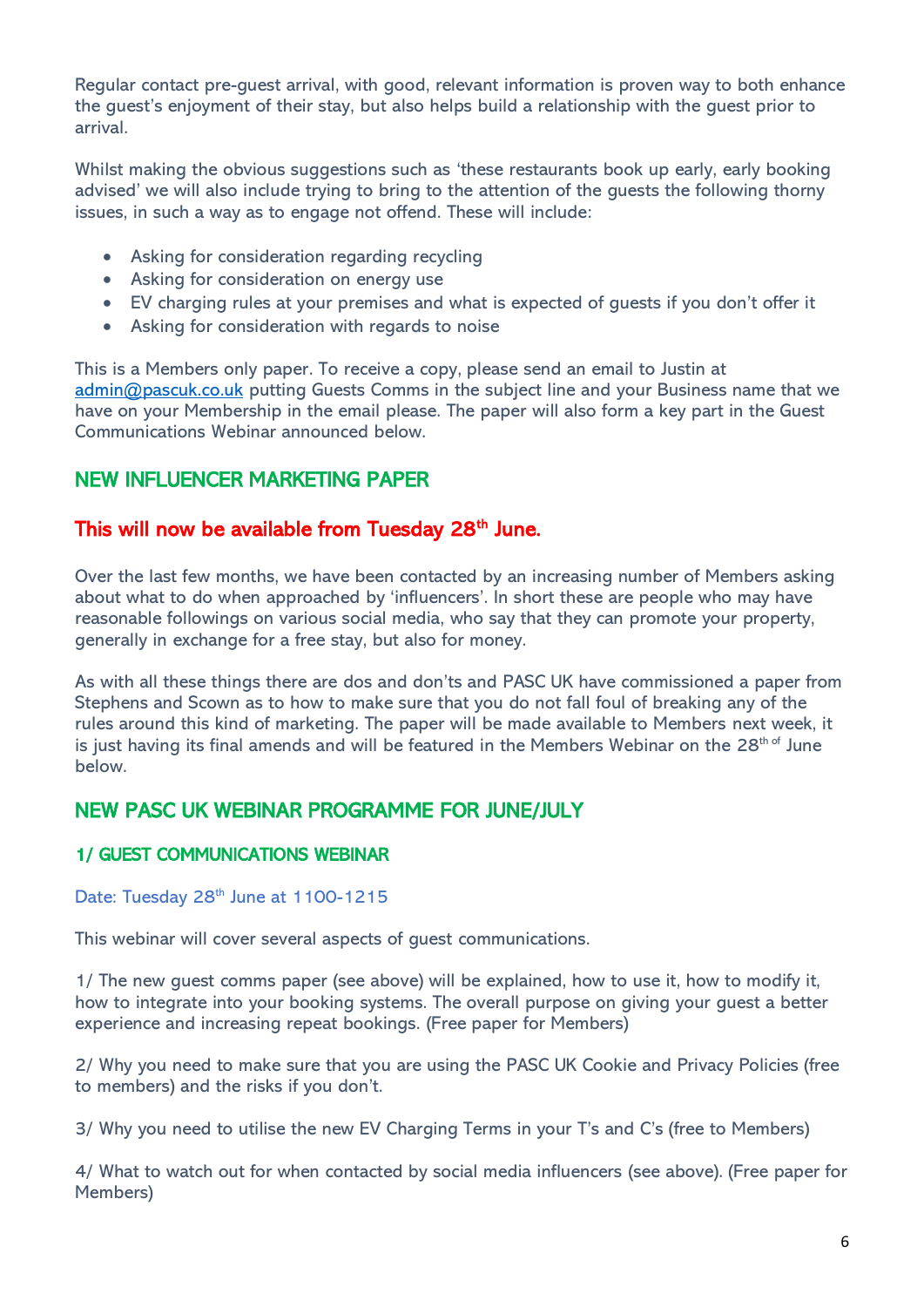We will have some guest speakers presenting the various sections and there will be ample opportunity for Members to ask questions of the panel.

To Book: Please book your place by sending Justin an email at [admin@pascuk.co.uk.](mailto:admin@pascuk.co.uk) Please put Guest Comms Webinar in the subject line and your Membership name in the email as this is a Members Only Webinar.

#### Open to paid up PASC UK Members only.

#### 2/ CAPTURING MORE BOOKINGS

Date: Thursday 7 July 1100-1215

We will be holding a webinar on how to generate more bookings going forwards. We are just confirming availability of speakers and actual content and will include the detail next week.

There will be several short presentations on generating more bookings covering a wide range of aspects, followed by a Q and A session with the panel. More details next week.

To Book: Please book your place by sending Justin an email at [admin@pascuk.co.uk.](mailto:admin@pascuk.co.uk) Please put Capturing More Bookings in the subject line.

#### Open to all readers of this newsletter.

#### 3/ BUYING CLUB WEBINAR

Date: Tuesday 5<sup>th</sup> July at 1100-1200

Since the last PASC UK Buying Club Webinar over 200 of you have joined the Buying Club, so we thought it timely to have an update session.

We will cover.

- 1/ The overall benefits (free to Members)
- 2/ Is the time right now to try and set your energy contracts? (For Business Users)
- 3/ Special offers for PASC UK Members of the buying club
- 4/ Case studies and testimonials

We will have some guest speakers presenting the various sections and there will be ample opportunity for Members to ask questions of the panel.

To Book: Please book your place by sending Justin an email at [admin@pascuk.co.uk.](mailto:admin@pascuk.co.uk) Please put Buying Club Webinar in the subject line. Please note that the PASC UK Buying Club is a Member benefit for paid up PASC UK Members, this webinar is open to all so that readers can find out more about the Buying Club.

#### Open to all readers of this newsletter.

### GOOGLE SCAM, CLAIM YOUR BUSINESS

Hopefully you will already have done this, and it won't apply, but we are hearing of increasing numbers of owners being scammed by criminals pretending to be from Google, and threatening removal of your Google business page if you don't pay them. They typically target small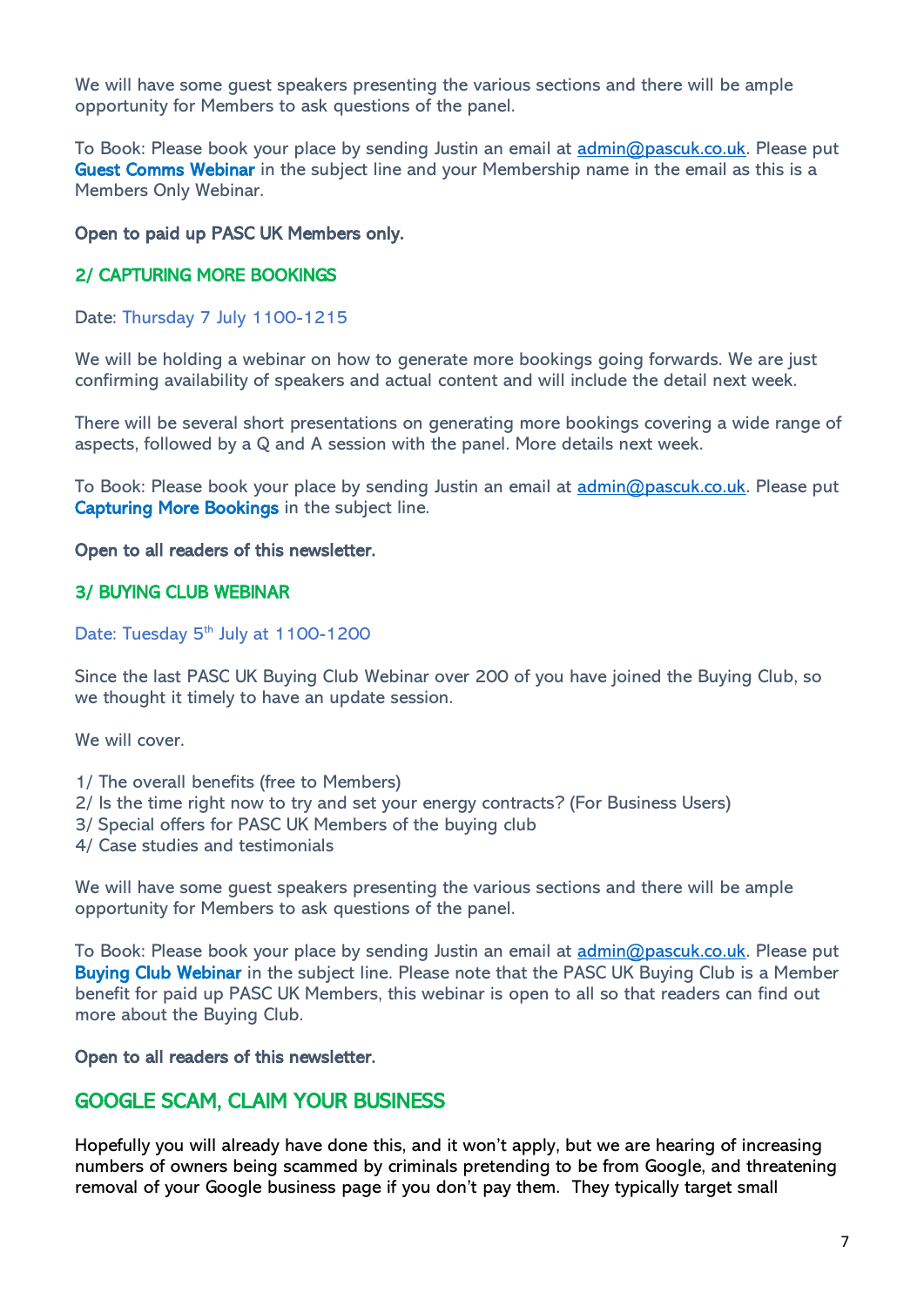businesses who have not yet claimed ownership of their page, and in some cases will claim your page themselves and mark your business as closed.

Firstly, it is important to know the following:

Setting up and managing your own Google business page is 100% FREE. There is no charge for it, and you can edit it as often as you like. If anyone calls you telling you that you need to pay to update your listing, you can be sure it is a scam.

Google does NOT employ third party contractors, so if the person calls claiming to be working "on behalf of Google" or as "a Google partner", and sounds like a  $3^{rd}$ party vendor, it is likely a scam

If the person "from Google" asks you for any personal information or verification, it is likely a scam

Google has employee verification numbers. If you are speaking to someone who sounds suspicious, ask for their employee verification number. If they are unable to provide it, it is a scammer (though they could also make one up… but if you haven't registered your business page, remember that Google are highly unlikely to be calling you!)

If you haven't already done so, then you should claim ownership of your business on Google. This will make you more visible on Google in Search and will also make you look like a "real" business. It will also enable guests to leave reviews, and it is always useful to have reviews on multiple platforms.

Claiming your page will also prevent scammers from claiming your business and holding you to ransom. There is a detailed guide on how to set up your business account, and how to claim and verify your business page [https://www.wordstream.com/blog/ws/2020/06/10/create](https://www.wordstream.com/blog/ws/2020/06/10/create-google-my-business-account)[google-my-business-account](https://www.wordstream.com/blog/ws/2020/06/10/create-google-my-business-account)

### UPDATE ON 182 DAY THRESHOLD IN WALES 21 JUNE UPDATE

We continue, along with our partners the WTA and UKH Cymru to work with the Welsh Government to mitigate the worst impacts on self-catering businesses in Wales.

We have secured several meetings this week and next, with the Minister, with Officials and with the Cross-Party Group on Tourism.

We are hopeful and optimistic that all these will happen before the Order, that will bring 182 days into effect, is brough before the Senedd and passed into law.

The Welsh Government are well aware of our list of questions, exemptions and dispensations, repeated below as we are still getting owners who have been unaware up until now of this impending legislation change.

Our key ask reflects the most common question asked by Members in Wales, 'when does the 182-day measurement start from?' We just cannot accept that it has started already as it has not passed into law yet. Normally there is s transition period, and this is our #1ask.

In the meantime, the 'work in progress' that is our list is detailed below. We can add or tweak this during negotiations with the Welsh Government, so it's not too late to make suggestions.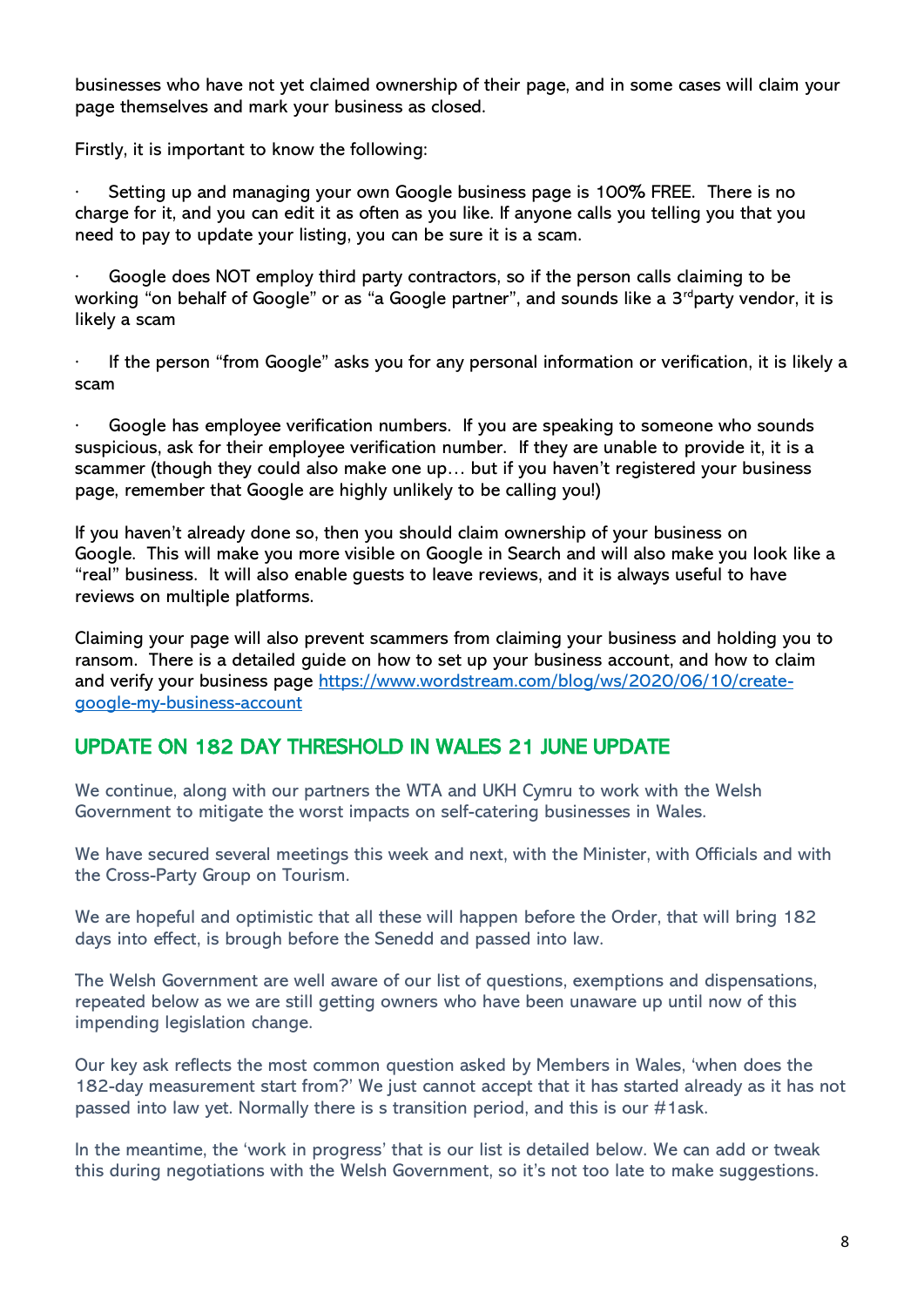Please feel free to send in comments, or ways in which suggestions might be consolidated, or better worded.

#### Key ask !!!

That this does not start from April 2022. It should not look back retrospectively not least because almost 25% of the year from April has already passed and the legislation is not even set yet. We also need some kind of transition period, over two the three years as is normal with these kinds of changes.

Exemptions for (We need to agree priority order and where these might be merged)

1/ Properties that are limited by planning permission to only be short term commercial lets

2/ Properties that lie within the curtilage of an owner's primary residence

3/ Owners who have multiple units on one site, (e.g., a holiday cottage complex) are able to average occupancy across the units.

4/ Farm diversification businesses

5/ Where the units are not housing stock withdrawn from the market but can be proved through recorded planning and building control that they have been created from vacant commercial or agricultural buildings.

6/ Exemptions for cottage businesses that are in effect "small resorts" or complexes. Sites that have multiple units on site owned by the same person, where facilities are provided for and shared by those staying on site. For example, if have pools and games rooms, gyms, a play area, coffee shops. The practicalities (or even the ability) to actually split a business where some cottages would meet the new 182-day criteria and others wouldn't, would be basically impossible.

7/ Where the property is run by a charity

8/ Weeks given by owners to raise money for charities should count towards days let, max two weeks per year (Either for Charitable status or Not for Profit).

9/ Where the accommodation is a supplementary part of a bigger business, events, weddings etc.

10/ If your short-let business is VAT rated

11/ Formal review of 182 days if Wales officially goes into recession.

12/ Pandemics or forced local closure

13/ Period of grace for new business entrants who would not get to 182 days in the first crucial years

#### Dispensations/pro rata reduction in 182 Days

1/ An exemption on dates taken up carrying out repairs and refurbishment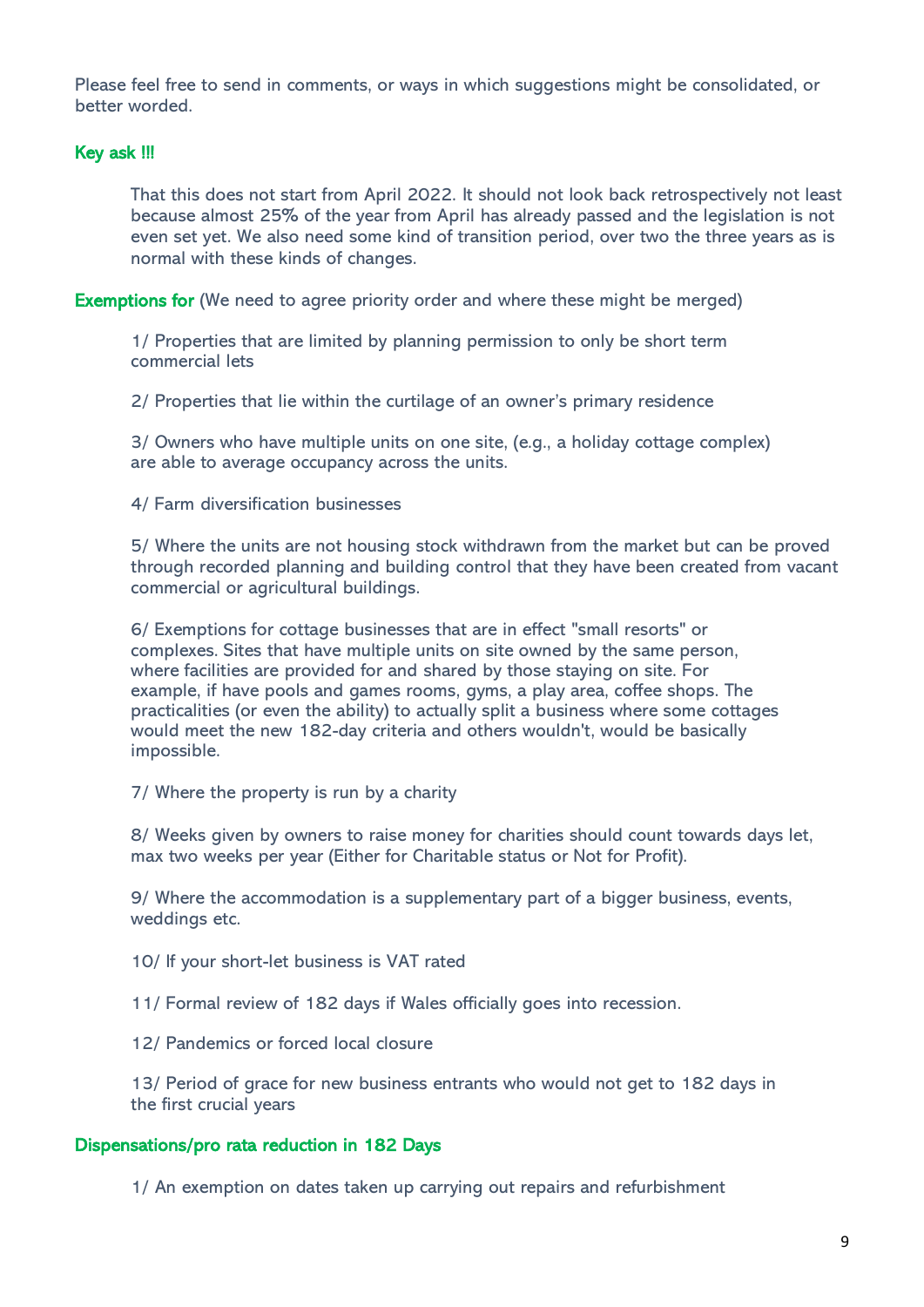2/ An exemption on dates taken up carrying out property improvements

3/ An exemption on dates taken up because of closure due to ill-health or caring responsibilities

#### Some key questions

1/How will days actually be calculated, (e.g., late cancellations)

2/ What is a commercial rate for letting a property?

3/ Refuse collection payable if on Business Rates, what happens if Business forced back onto Council Tax?

4/ What happens when an owner has 7 units on one Rateable Value, does this merge to one property on Council Tax rating or is it x 7?

5/ What will happen to pop up businesses? These might be glamping units. How will these be rated?

6/ What will happen to all the properties that the Councils don't know about? All the 'casual' Airbnb listings for example.

#### **Finally**

We need an appeal process against 182 days in exceptional circumstances.

We welcome further suggestions, and these should be sent to [chair@pascuk.co.uk.](mailto:chair@pascuk.co.uk)

We have already requested meetings to get started on this so that we can try and shape both the FAQ's and Guidance Notes from the Welsh Government and get the exemptions included.

There will be another Wales Members Meeting and as soon as we have a date for this, we will send out a separate newsletter to Welsh Members.

### WALES TOURISM TAX MEETING

Last Friday we had the first Tourism Tax Meeting dedicated to self-catering with the Welsh Government. We have managed to get a good number of representatives onto this group now, with both PASC UK and the WTA, plus owner operators now included.

The introduction of this tax looks like a foregone conclusion in many ways. It is described by officials as a manifesto pledge, and that there will be the relevant consultations, report and economic impacts assessments made.

This is a substantially larger change than the 182-day threshold, which can be done by changing an Order, as it is an introduction of a new tax.

The Welsh Government has commissioned two reports into Tourism Taxes, and the wider Consultation will launch in the Autumn.

It is unlikely that any Tourism Tax would be implemented before 2023.

That sets the scene, during the meeting we discussed the following.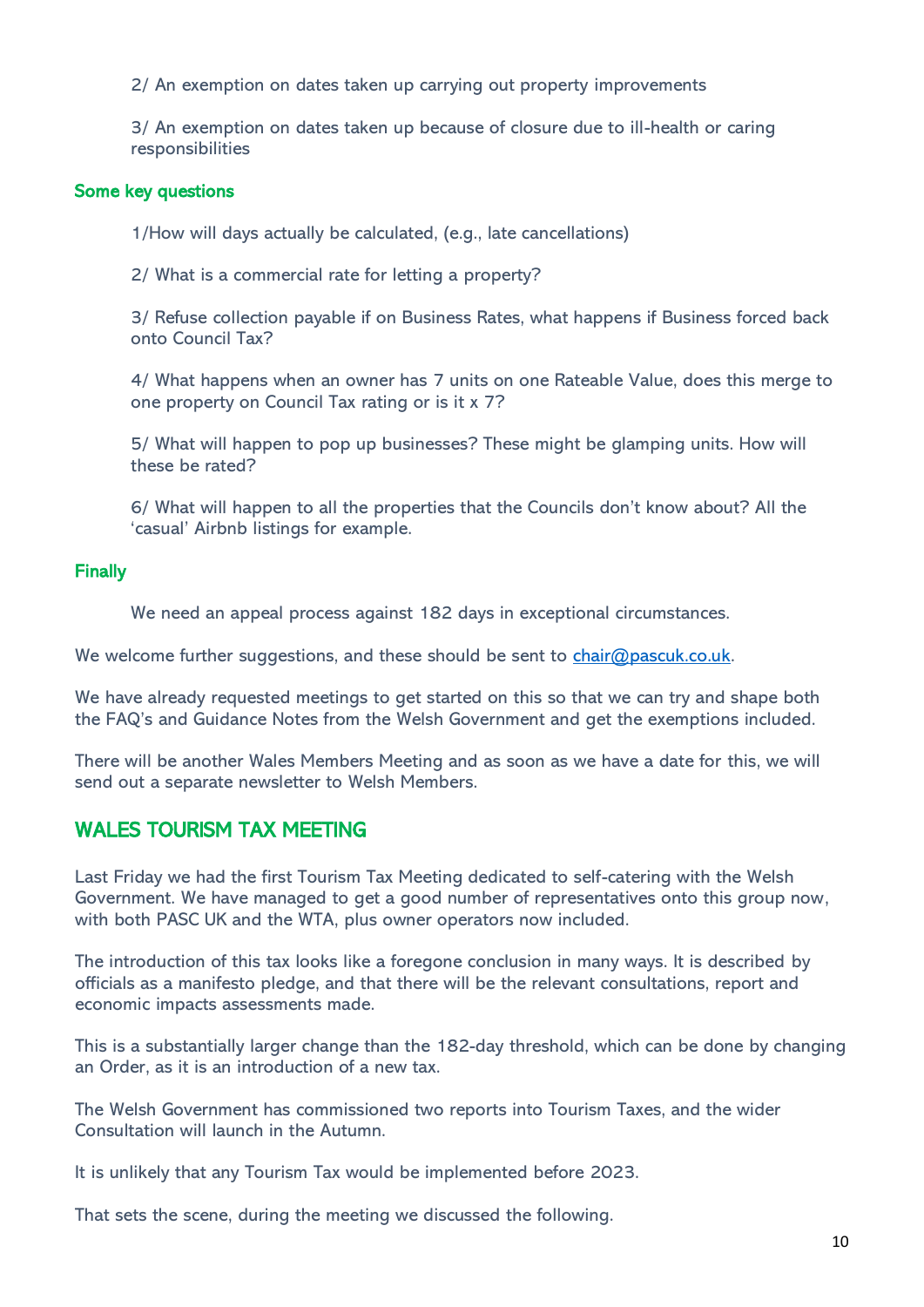The group was universally hostile to the tax, particularly they bed night context, and that was challenged. We went in hard on the per bed night fee across different regions and different kinds of accommodation which could mean 5% in a Cardiff hotel and 50% in a cottage in the Welsh hills in winter (bear in mind extending season for 182 days).

(An example. Six people booking a cottage for a weekend in winter at £5 per person per night bed tax = £90. £90 added to a short stay in winter is simply unsustainable. Whereas £10 on a hotel night might be manageable for higher end hotels. One again a one size fits all just will not work).

Why other sectors won't have to charge the tax has not been properly considered. This was challenged.

How they would actually collect it caused them some challenges, explained the complex funnel of self-catering bookings, where an owner may have some agency bookings, some direct bookings, some from Airbnb through the agent and some through Airbnb directly. This had not been remotely considered.

We asked how it would work if they can collect data from some OTA's but not all. The booking funnels waw a real surprise to them.

In the end it is most likely that it will come down to the owner to collate all the booking data and report on it. We then covered the impact of another digital tax on small businesses. They were also challenged on how they are going to capture 'all' operators, and as might be expected, that is not at all clear yet.

Sounds like they're thinking quarterly collection, bit like VAT.

They also said it is full consultation in the autumn, and that as this is a new tax, this has to go through proper scrutiny, Government has commissioned reports etc and there will be some kind of economic impact statement. Pretty much every question from us was answered with that it will be answered by the responses to the Autumn Consultation.

All of this means it's going to be at least a couple of years before collection starts. That echoes what the minister said at the Senedd in Tourism Week, so at least vaguely consistent on that front.

We will report back as these working groups progress.

### UPDATE ON STATUTORY REGISTRATION IN ENGLAND

We heard from DCMS this week that the Call for Evidence will be launched shortly after the two By-Elections. The direction of travel looks to have changed too, after the Cabinet Office thought that the title about Statutory Registration was too presumptive.

We don't have the final title yet, but the Call for Evidence will be broader than just Statutory Registration for short term lets and will probably try an embrace many of the other issues that affect our sector. Many of which might well be addressed by a sensible registration scheme.

We will let you know as soon as it is published, it will run for twelve weeks, and we will provide Guidance Notes on how to respond.

### EV CHARGING ADDITIONAL CLAUSE FOR TERMS AND CONDITIONS. REPEAT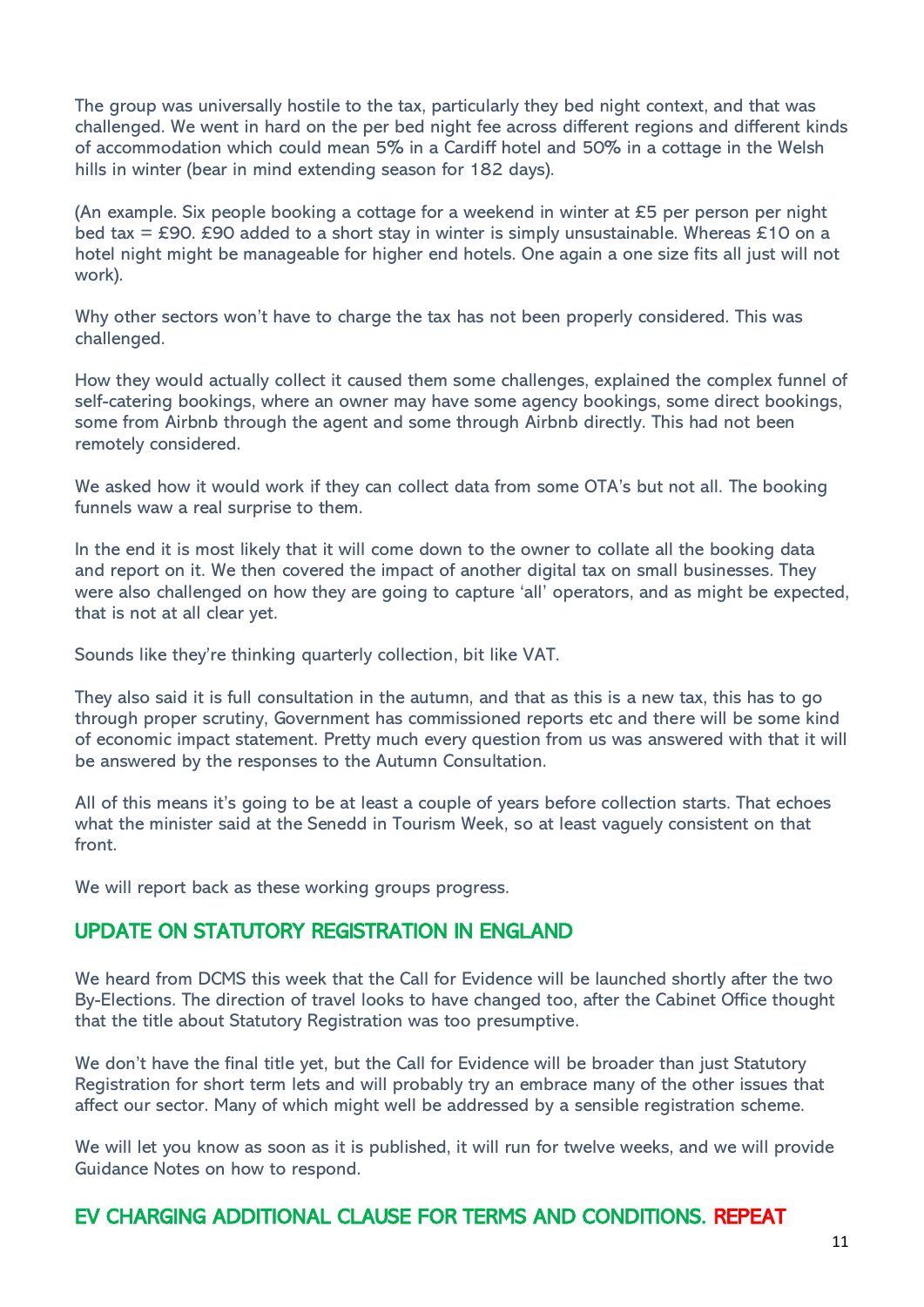### Over 200 Members requested this paper over the last fortnight, so leaving it in for another week for those that missed it.

Following on from the recently updated EV (Electric Vehicle) Charging Paper we had numerous requests from Members about how to include the dos and don'ts of EV Charging in our Terms and Conditions. Particularly with reference to when guests charge their vehicles via a window to a normal 13-amp plug. This really isn't acceptable or safe as covered in the EV Charging Paper, available here:<https://www.pascuk.co.uk/reports/>

This short paper was commissioned through our solicitors, as it provides a clause for your T's and C's and is therefore a Members only paper.

It comes in two parts, Guidance Notes on how to select which parts of the T's and C's to use, and then the example Terms to use depending upon your circumstances. This covers all options from having EV chargers to not having EV chargers.

We also suggest that you make your rules about EV charging clear in guest communications and on your website as well.

You can get a copy by sending an email to [admin@pascuk.co.uk](mailto:admin@pascuk.co.uk) and Justin will send you a copy. Please put your Membership Name in the body of the email.

### MEMBERS AREA UNDER DEVELOPMENT

Now that we have additional resource and Justin has completed the invoicing and accounting elements of the back office, works starts on creating the Members only area of the website.

This could take a couple of months, but we are looking for it to include the following.

#### Members Profile

Here you will be able to do the following:

- Update your details
- Check your Membership
- Download the PASC UK Logo
- Download personalised Membership Certificates

#### Booking area

Here you will be able to do the following:

- Book 1-1 Meetings with the Chair
- Book into Members only Meetings
- Book into Members only Webinars

When booking in you will automatically get the link to these sessions.

#### Download Area

Here you will be able to access the following: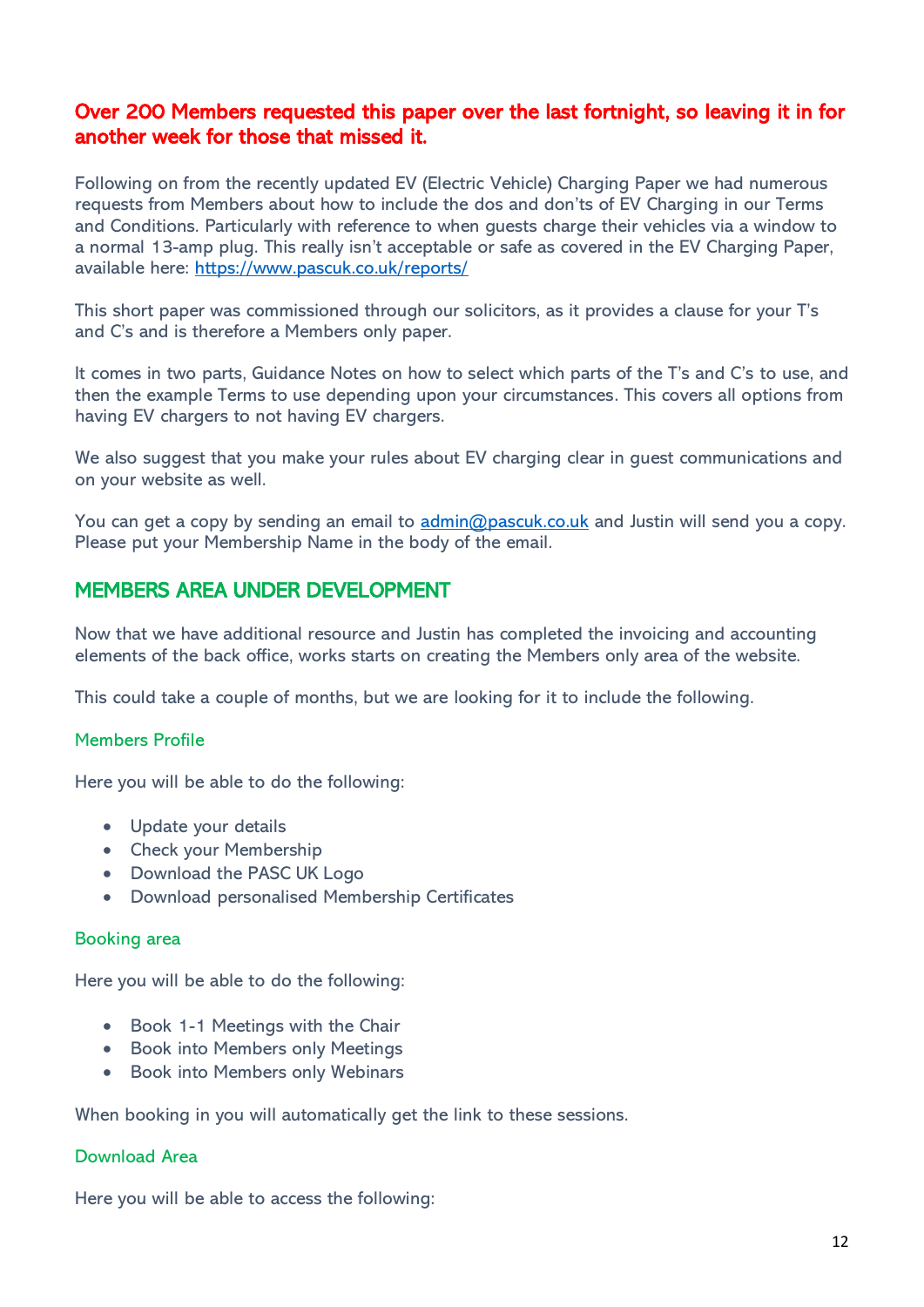- Members only reports
- Members only legal documents
- Business Rates Documents
- Cookie and Privacy Policies

(This is more complex than just a download facility, as we need to track which docs which Members have, so that especially in the case of legal documents, when anything changes, we can automate the process of sending updated versions).

The above is Phase 1. Phase 2 will add more including self-catering frequently asked questions (FAQ'S). Our ambition here is to have the most comprehensive set of FAQs on self-catering available anywhere, with a search function, so that Members can access it at any time of the day or night.

There is nothing of note in the Members area at the moment, it will all be hidden until such time as it has been tested and ready for launch, so bear with us and we will keep you updated as to progress.

# PRS PPL UPDATE 20 MAY WHAT TO SAY TO THEM AND UPDATE

We are continuing to try and resolve the on-going situation with PRS PPL. We are doing this with the ASSC (Association of Scotland's Self Caterers) as their Members are equally affected. We finally have had a response from them to propose dates for the next meetings. These dates will have been provided to them by the time you read this. Update, the next meeting has been arranged for the 1<sup>st of</sup> July. We will be preparing for this meeting in conjunction with the ASSC.

We have been in professional courteous dialogue with PRS PPL for over a year now and have considerably upped the tone and tempo of our approaches to them. Our business has refused to pay the Licence fee, on the grounds that we do not have a hotel or guest house and cannot work out if the invoice is correct. We have now been sent the 50% no payment surcharge in addition. We have no intention of paying that either. We have asked where, in law, it is possible to charge anyone a 50% late payment surcharge? When we have an answer, we will of course let you know.

We are really sorry that this has been outstanding for so long, and that there are large numbers of you waiting to hear what should be done with regard to PRS/PPL. Delay has not been at our end, and we cannot really understand the delay either. If their case is so good, why have they not been able to demonstrate this, provide a tariff for self-caterers, and guidance and FAQ's as to why we have to pay?

Our asks are pretty simple:

- We want a self-catering tariff.
- We want an FAQ sheet on why we have to pay it and under what circumstances.
- We want their staff to be polite on the phone.
- We want the surcharge removed.

These are hardly outrageous requests. We appreciate that Members are frustrated and angry about particularly the tone of the cold calls.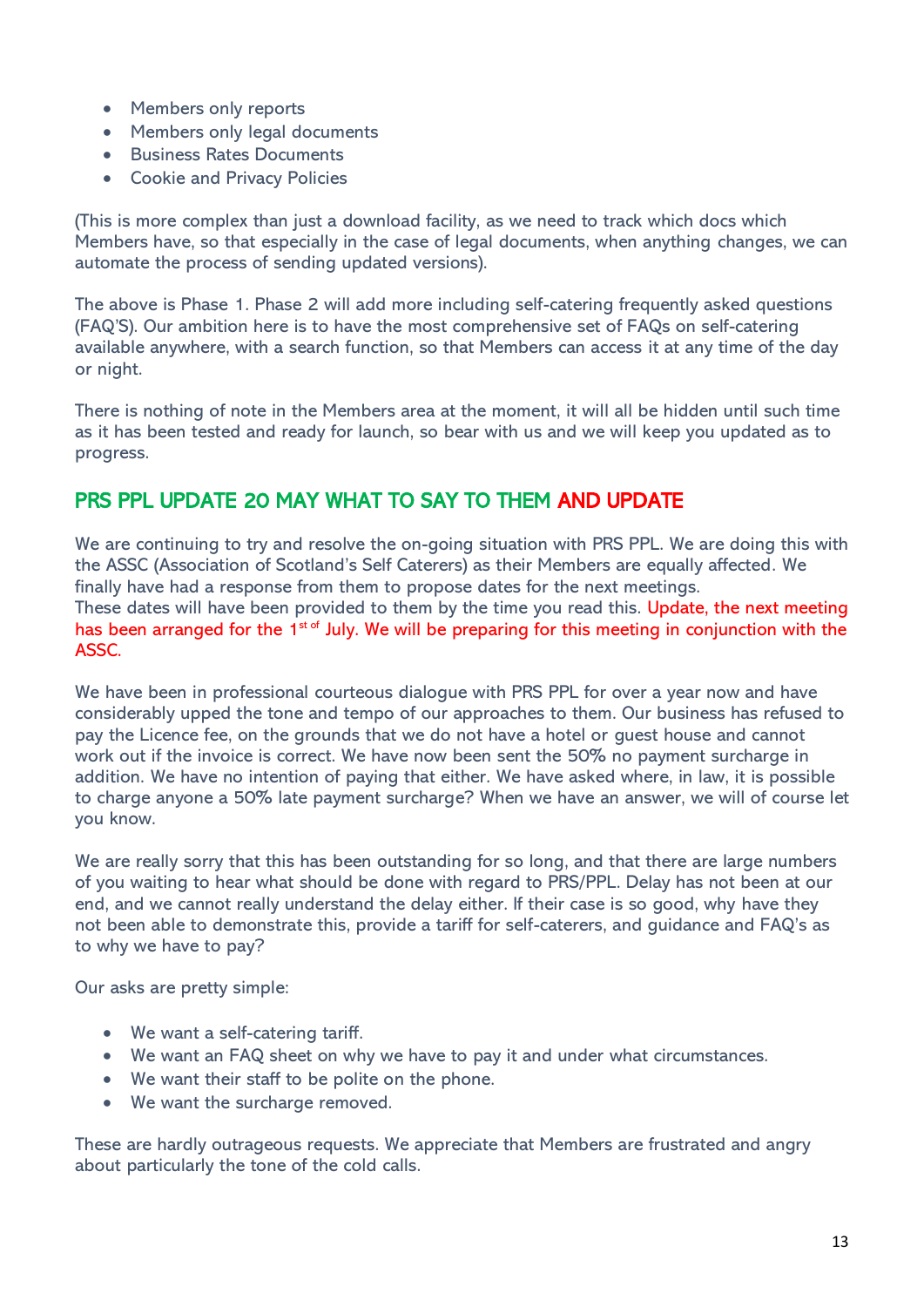We don't dispute that most of us may need to pay something, (see bottom of this article for exemptions) as music is being played in a commercial setting. We get email after email from owners saying it is private residential, and we don't think it is. That would apply to your house, when you have friends around, when you can also give them alcohol if you wish. When you charge for people to stay it moves to commercial and licences are needed.

Having said that we currently do not have a self-catering tariff and are expected to pay bills that they have calculated from another tariff which we do not think is appropriate as it's impossible to calculate what the correct charge would be. No one else we can think of can invoice you an amount of money without an explanation about how the fee was arrived at.

Last year we were promised by PRS PPL that this would be rectified, as well as dealing with the appalling telephone calls that some of you suffer. We were also to get a tariff, and guidance and explanation about why, in law, this needs to be paid, specific to self-catering.

It has been over a year, and we have just received short, updated guidance notes, which we do not think is remotely adequate, and still no self-catering tariff.

Last year they also asked us to tell you that those paying would get a credit if it later transpired that you had overpaid, when the self-catering tariff was finally released.

When we said that we were refusing to pay until we had a clear tariff and guidance on why we have to pay received this response.

Our respective legal teams are working on providing clear guidance for your members on the requirements for a licence. Unfortunately, this is taking longer than I would have hoped.

The team at PPLPRS have been told not to actively approach currently unlicensed selfcatering operators but it is not always clear until they actually make contact that a venue is a self-catering operation rather than say a small guesthouse.

If you have any specific queries from members, please provide me with the details and I will be happy to review them with the team at PPLPRS.

#### So, if you get a call from them, tell them that it has been agreed between PASC UK, the ASSC and PRS PPL that you are not to be contacted at this time, whilst the situation is resolved.

If you have a problem, or the call is aggressive or rude, please contact me at  $\frac{\text{chair}(Q)\text{pascuk.co.uk}}{\text{pascuk.co.uk}}$ and we will pass on your comments. We will NOT pass on details that enable PRS PPL to identify you.

These are the current exemptions as written by PRS PPL, please note that you have to comply with ALL the criteria to be exempt. So, for example if you have two properties, in two places however small they are, both are liable.

#### Are there any circumstances when fees are not charged?

**Discretionary Charging Policy:** 

PPL PRS Ltd charges for music in hotels and other holiday accommodation businesses.

However, PPL PRS Ltd chooses not to charge a royalty for the use of music (including TV and radio) in holiday accommodation premises meeting all of the following criteria: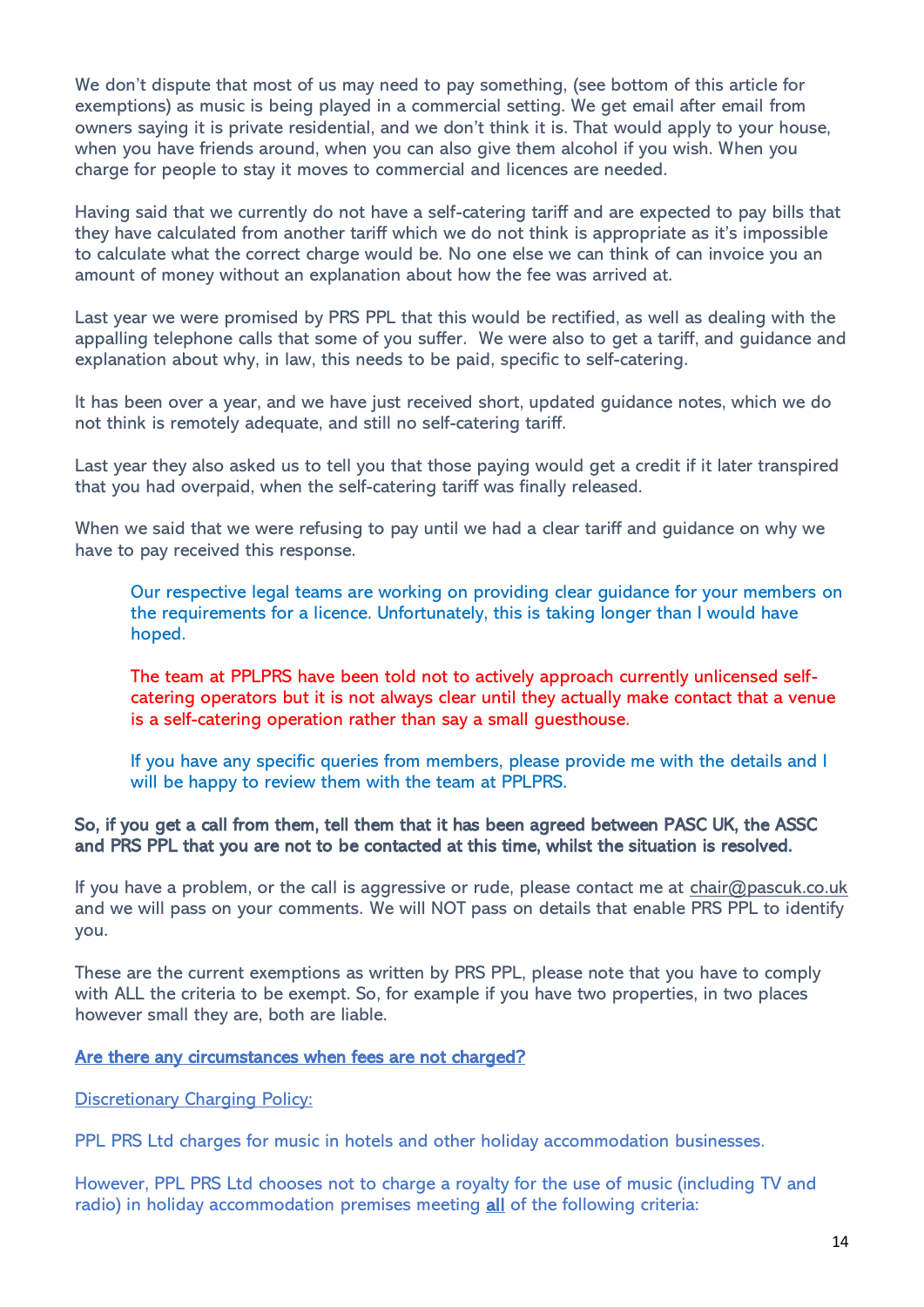- The premises has 3 guest bedrooms or fewer
- The premises is the sole holiday (or self-catering) accommodation business operated or owned by the proprietors
- The premises is either a self-catering premises or is also the domestic residence of the proprietors
- Facilities are only available to resident guests (and, in the case of holiday premises, the proprietors)

## MEMBER BENEFITS SUMMARISED

To carry out the lobbying work that we do on behalf of the Sector we need funding. 90% plus of this funding comes from Membership Subscriptions.

Members will get.

- Access to Telephone Support
- Prompt email support
- Access to Members Benefits and Discounts. (Buying Group Membership details below)
- Members only Webinars, (Including ask the Chair sessions)
- Book Surgery Appointments with the Chair
- Specific Discounts on key products
- PASC UK Guides to reducing Business Rates
- Hard Copy of the Visit England Pink Book
- Special Interest Papers (EV Charging, Third Party Services at Holiday Lets, Privacy and Cookie Policies etc)

What will be available to non-members?

- The PASC UK Covid newsletters
- Email support when available. (Members support comes first).
- Free Webinars
- Cleaning protocols
- Some General interest Papers, (Cancelation Policies, what to do if Guests gets Covid etc)

We are currently making major investments in supporting you better and all this cost's money, these include.

- A new Website
- The largest ever National Report on Self-Catering in the UK, broken down by country
- Sponsorship of the Visit England Pink book, to help promote the safe and legal aspects of our sector
- Membership fees to the Tourism Alliance, UK Hospitality and Wales Tourism Alliance
- Surveys and reports to use data-based arguments to win support for the sector

If you have not yet joined PASC UK, please consider joining NOW. Details below the Buying Club information.<https://bit.ly/3ptd4RU>Thanks.

### BUYING CLUB MEMBER BENEFIT FOR PAID PASC UK MEMBERS

We are really pleased to announce a partnership with Purchasing for Business.

More details on the new PASC UK website here:<https://bit.ly/3ptd4RU>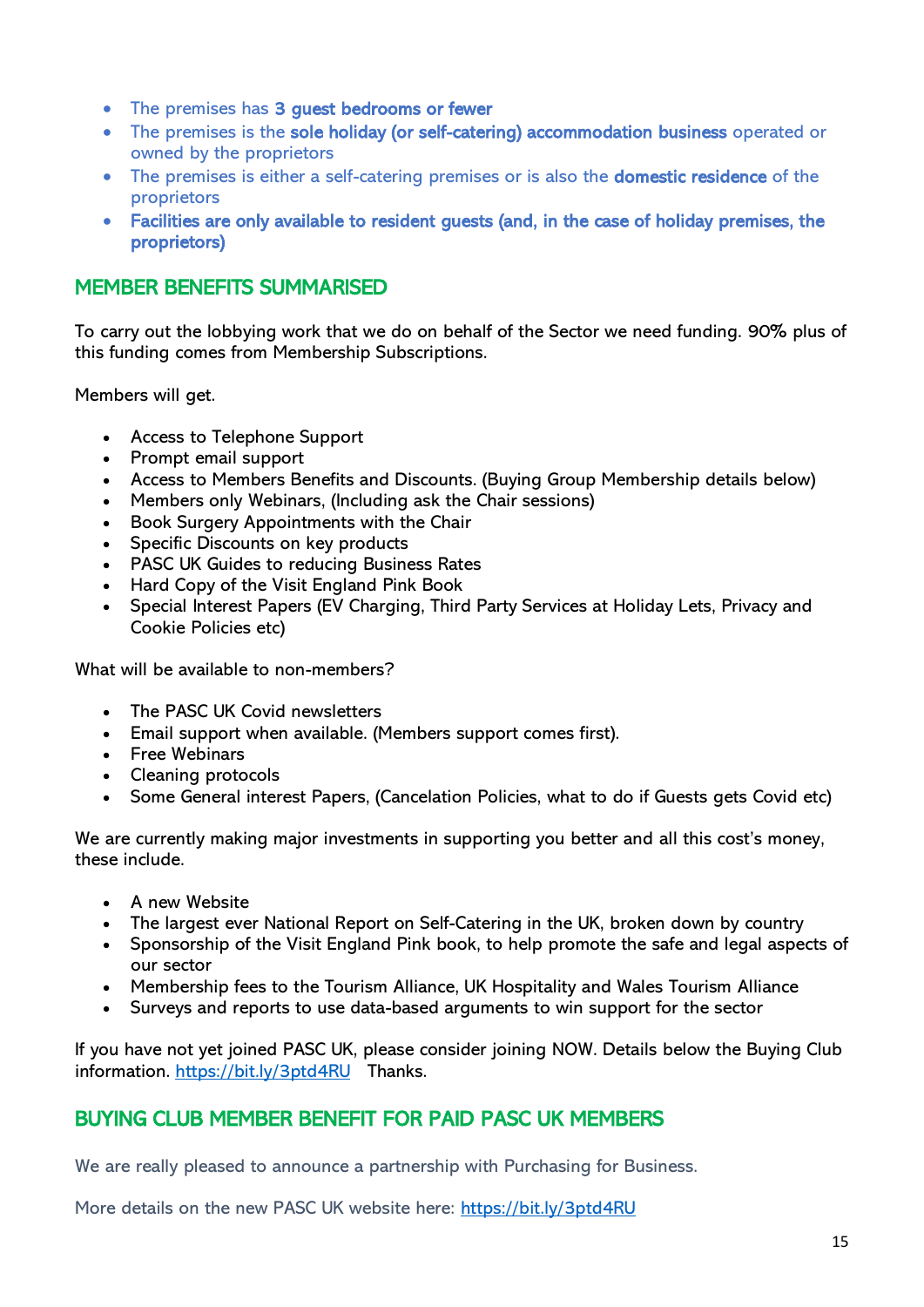This is a Buying Club, it's free to join if you are a paid up PASC UK Member. There will be no additional fee for Members to join the Club.

# SUPPORT LOBBYING BY JOINING PASC UK

There is a huge amount of work and lobbying to do to help support you all in the self-catering sector. We don't ask very often, however, if we are to fight on so many fronts, we simply need more funds. There are thousands of you that have had the benefit of this newsletter and the lobbying done on behalf of the sector.

We are now asking that as many of you as possible join PASC UK. The fight is on so many fronts, and we get much better results when we engage proper legal advice and proper PR firms to assist with campaigns. Memberships to other organisations that provide common lobbying, information feeds and support also cost many thousands of pounds a year.

Membership fees are as follows: All per annum.

- Single cottage £70
- $\bullet$  2 4 Units £125
- $\bullet$  5 10 Units £200
- $\bullet$  11 + Units £300

For companies like cleaning firms, or industry support companies, Trade Membership is £200, and you will get a listing in the Trade Directory on the new website.

Members get telephone support and priority email support.

You can join here, simple form, takes 2 mins, and you'll get an invoice, payable by BACS or Credit Card.

Just click on this link to go to the joining page:<https://www.pascuk.co.uk/join-us/>

Thank you

# HOW TO REDUCE YOUR BUSINESS RATES BILL

Many of you have been waiting for me to finish updating the Business Rates paper that enables you to make a self 'check' on your Business Rates Bill.

Please bear in mind:

- The Business Rates Papers are only available to paid up Members.
- The reduced rates negotiated by PASC UK only apply to England and Wales
- The reduced rates negotiated by PASC UK for self-catering are only currently available to Businesses that have 3+ units on one hereditament.
- It will take a while to work through the backlog as each Members needs to have a run through, before applying their "Check".
- We will be in touch directly to arrange these short sessions.

Our apologies that this has taken longer than anticipated.

# PASC UK MEMBERS LOGO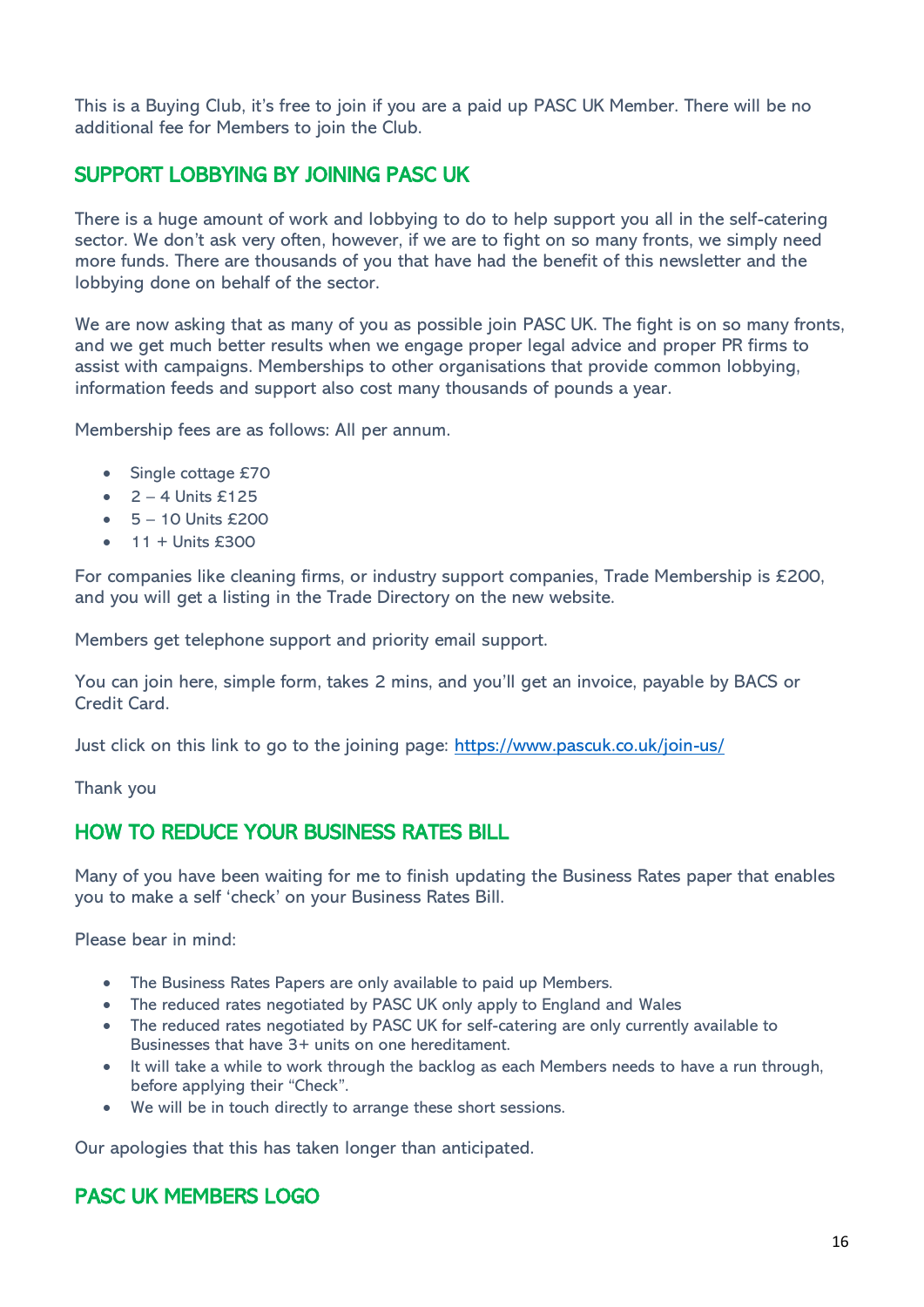

Please only display if you are a fully paid-up Member. You can get a copy by sending an email to [admin@pascuk.co.uk](mailto:admin@pascuk.co.uk) Thanks.

# ABOUT PASC UK

Full details of all the activities that PASC UK undertakes can be found on the new website, under the About Tab on the homepage. [www.pascuk.co.uk](http://www.pascuk.co.uk/)

# NEW 2021/2 INDEX

2021 New Items and which Newsletter they can be found here: <https://www.pascuk.co.uk/covid19-newsletters/>

- Survey results 17 June Newsletter
- PASC UK Insurance for self-catering businesses Initiative Update 17 June Newsletter
- Changes Coming to Newsletters 17 June Newsletter
- •
- •
- EV Charging, Additional Clause for Members Terms and Conditions 17 June Newsletter
- Entering the Tourism Awards, new announcement 10 June Newsletter
- Kurt Janson Awarded OBE 10 June Newsletter
- Update on AirBnB redesign of search criteria and categories Repeat 10 June Newsletter
- New Paper on Saving Electricity Repeat 10 June Newsletter
- New Best Practice Changeover Paper Repeat 10 June Newsletter
- Chair reappointed to Tourism Alliance Board 3 June Newsletter
- Visit England undertaking review of Quality and Accessibility Schemes 3 June Newsletter
- Statutory Registration Scheme Update 20 May Newsletter
- The STAA Show in London 20 May Newsletter
- Recording of 'How to Enter Tourism Awards' Meeting 20 May Newsletter
- Credit Card Problems 20 May Newsletter
- Free Google Masterclass 20 May Newsletter
- EV Charging Update 13 April Newsletter
- Hampers paper updated 6 April Newsletter
- Third Party Services at our holiday accommodation 6 April Newsletter
- Considering Longer Term Lets? 6 April Newsletter
- PASC UK Website and Tech Update please read
- Lots of Government Consultations Affecting Self-Catering to look out for 29 April **Newsletter**
- EV Charging, Updated Paper and new Grant 29 April Newsletter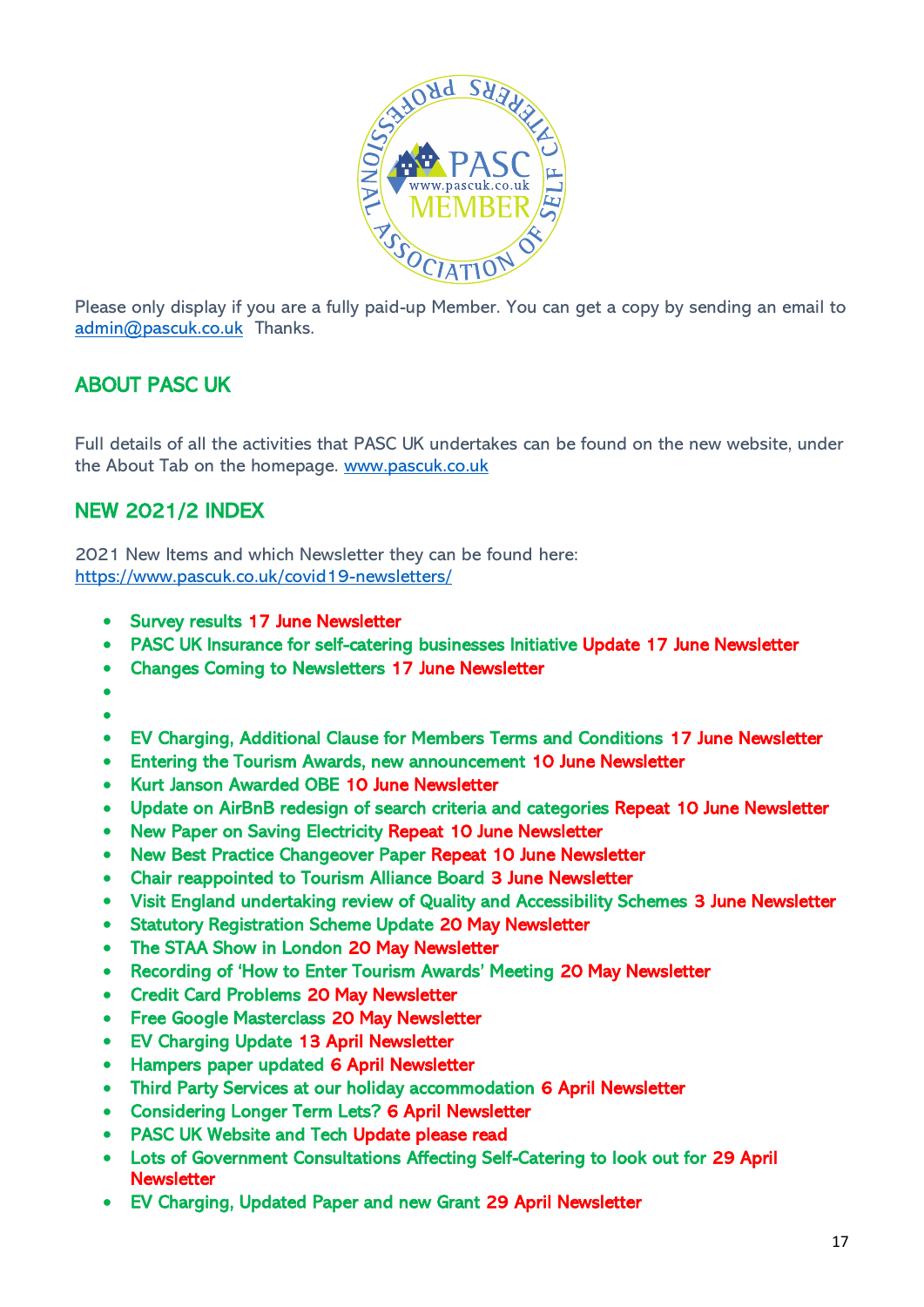- Business Interruption insurance Claims update Furlough Deductions 15 April Newsletter
- Fund-Raising for lobbying in Wales Update 8 April 8 April Newsletter
- Registering to Vote in the Local Elections in Wales 8 April Newsletter
- Compensation for Power Cuts Reminder 8 April Newsletter
- More on Energy Contracts 8 April Newsletter
- Spring Statement Update 1 April Newsletter
- Reminder New Electric Vehicle Charging Paper published 1 April Newsletter
- Declaring Grants on Tax Returns 1 April Newsletter
- New Consultation on Review of Property Income 1 April Newsletter
- Notes on Membership when selling your Business 1 April Newsletter
- Tourism Surveys to seek out at Welsh Councils 1 April Newsletter
- Deadline for Wales Consultation into varying Land Transaction Values 25 March **Newsletter**
- 2022 Market Data on bookings so far 18 March Newsletter
- What happens if a guest gets Covid at your property? Repeated in most newsletters pre-18 March
- New Revised Cleaning Protocols V5 Repeated in most newsletters pre-18 March
- New PASC UK Website Live
- Major announcement in Wales for Holiday Lets and Business Rates 4 March
- PASC UK Comment on Welsh Government announcement 4 March
- Self-Catering Agency Members Zoom Meeting Dates announced 4 March
- NFU Action group for Covid Claims Repeat 4 March Newsletter
- Storms and Guest Cancellations 25 Feb Newsletter
- Impact of rising costs on self-catering prices 25 Feb Newsletter
- Update on closed Wales Self-Catering Consultation 25 Feb Newsletter
- Removal of Covid Restrictions in England 25 Feb Newsletter
- Recording of Reducing Commercial Energy and Utility bills Webinar Repeat 18 Feb **Newsletter**
- Recording of PASC UK Buying Club Webinar Repeat 18 Feb Newsletter
- Some tips for those on residential energy supplies 18 Feb Newsletter
- PASC UK Recruitment Update 18 Feb Newsletter
- PASC UK Renewals 18 Feb Newsletter
- Update on most pressing Welsh Government consultation 18 Feb Newsletter
- Wales Working Group, and self-catering Consultations in Wales 18 Feb Newsletter
- How to try and locate business support grants in England 18 Feb Newsletter
- Business support from local Enterprise Partnerships 18 Feb Newsletter
- Insurance Update with more options and info 18 Feb Newsletter
- Collective action against NFU for covid Claims Update 18 Feb Newsletter
- Wales Working Group on Consultations feedback needed 18 Feb Newsletter
- Lifting of remaining restrictions in England 11 Feb Newsletter
- Welsh government marches on with Tourism Tax 11 Feb Newsletter
- Welsh Government bans smoking in Self-Catering 11 Feb Newsletter
- Wales Working Group, and self-catering Consultations in Wales 11 Feb Newsletter
- Govt urged to CUT vat, save £4.6bn and Level up. 11 Feb Newsletter
- Welsh government marches on with Tourism Tax 11 Feb Newsletter
- Welsh Government bans smoking in Self-Catering 11 Feb Newsletter
- Mental Health Support 4 Feb Newsletter
- Collective action against NFU 4 Feb Newsletter
- Specialist Holiday Let Mortgages 4 Feb Newsletter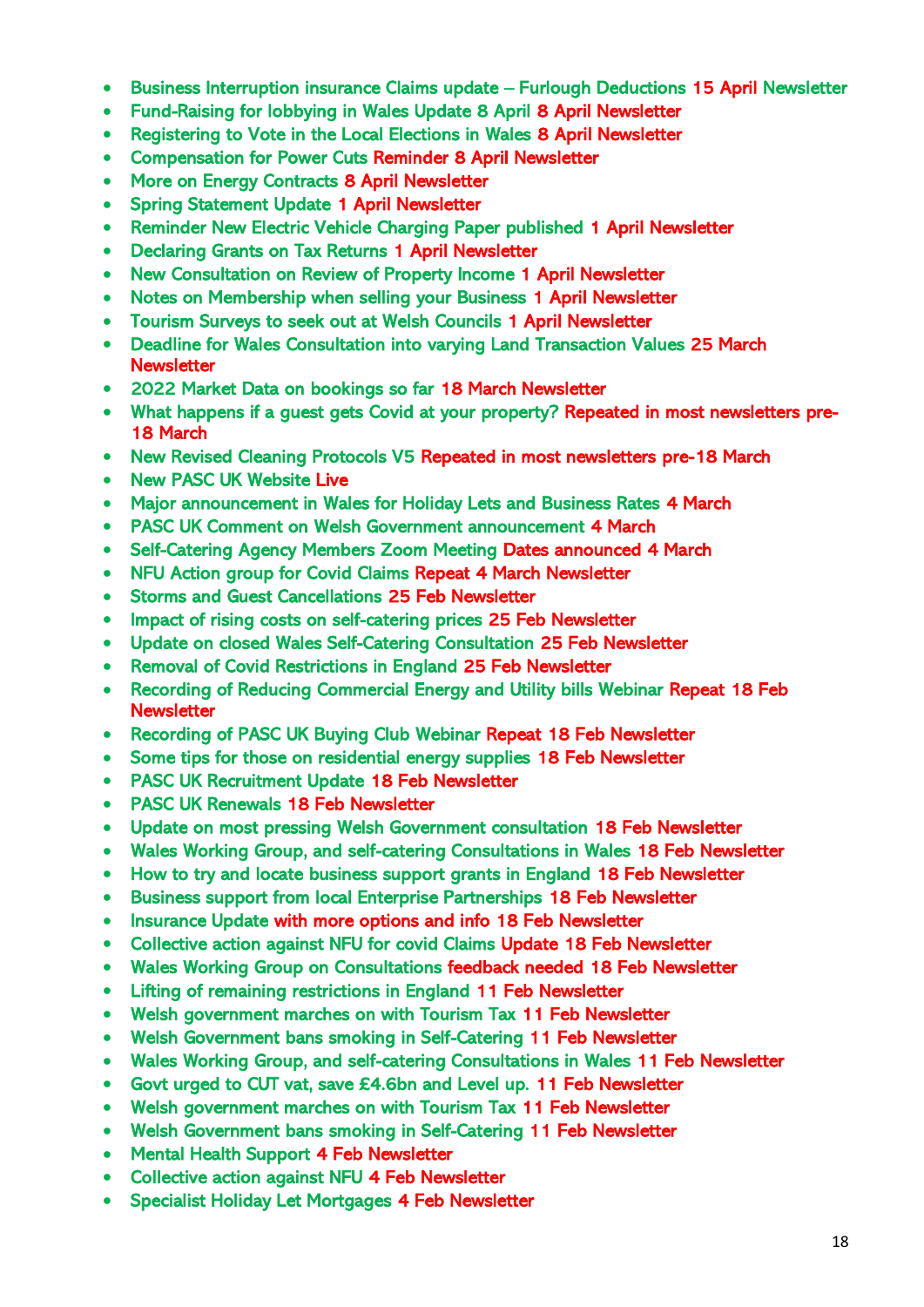- Hot Tub Ambulance Chaser Claims 4 Feb Newsletter
- Covid insurance policy for guests 4 Feb Newsletter
- Hosting Tourism and Hospitality APPG 4 Feb Newsletter
- EV Charging option for Members 4 Feb Newsletter
- Check your Photographs to avoid unnecessary costs 4 Feb Newsletter
- Reporting Taxable Grants 4 Feb Newsletter
- Water Charges in England and Scotland 4 Feb Newsletter
- EV Charging, call for information 4 Feb Newsletter
- Energy Grants, call for information 4 Feb Newsletter
- Scottish Licensing Legislation passed 21 Jan Newsletter
- Update on New Threshold for Business Rates Switch, further information 21 Jan **Newsletter**
- Grants update England 21 Jan Newsletter
- Grants update Scotland 21 Jan Newsletter
- Grants update Wales 21 Jan Newsletter
- Restrictions lifting in England 21 Jan Newsletter
- Restrictions lifting in Scotland 21 Jan Newsletter
- Restrictions Lifting in Wales 21 Jan Newsletter
- New Threshold for Business Rates Switch 14 Jan Newsletter
- Update. Insurance Companies in the Self-Catering Sector 14 Jan Newsletter
- Business Rates Reminder for England 14 Jan Newsletter
- Swimming Pool Safety Toolkit 14 Jan Newsletter
- Self-Employment Income Support Guidance Updated 14 Jan Newsletter
- PASC UK 2022 Business Awards 14 Jan Newsletter
- Real Data on booking performance Q4 2021 and forward bookings 14 Jan Newsletter
- Example of Coronavirus Travel Insurance 14 Jan Newsletter
- Visit England 'Good To Go' Scheme updated 14 Jan Newsletter
- Be Positive with Pricing 14 Jan Newsletter
- Update on Covid Restrictions in England, Scotland and Wales 7 Jan Newsletter
- Update on Grants in England, Scotland and Wales 7 Jan Newsletter
- Welsh Government Consultation on Planning Legislation for Holiday Lets 7 Jan Newsletter
- Welsh Government call for accommodation for vulnerable groups 7 Jan Newsletter

#### INDEX OF PREVIOUS NEWSLETTER CONTENT

Can be found on Newsletter 17 Dec here:<https://www.pascuk.co.uk/covid19-newsletters/>

Wishing each and every one of you all the best during these trying times, and please Stay Safe.

Best regards

Alistair Handyside MBE Executive Chair The Professional Association of Self-Caterers UK [www.pascuk.co.uk](http://www.pascuk.co.uk/) [chair@pascuk.co.uk](mailto:chair@pascuk.co.uk) 07771 678028